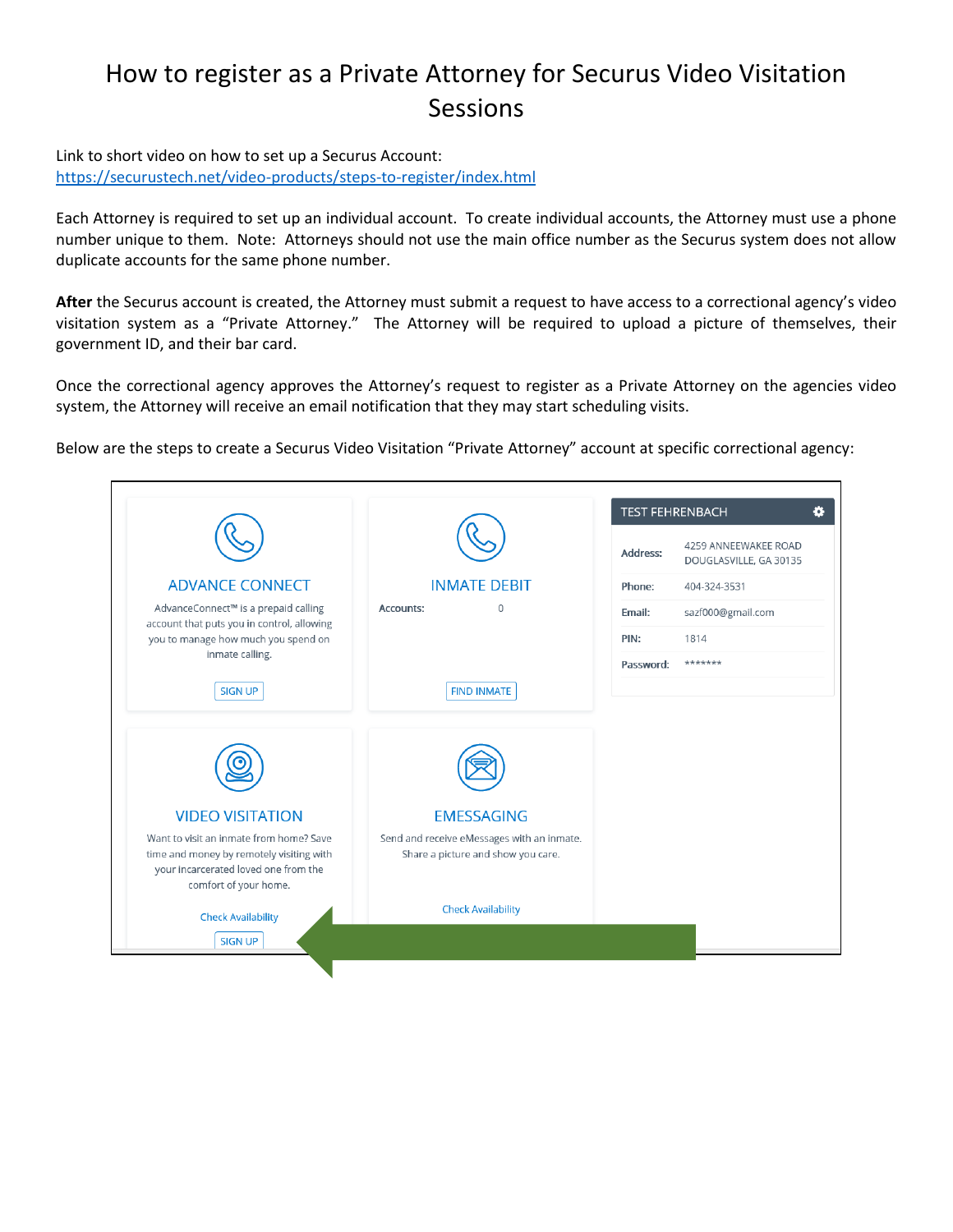| <b>SECURUS</b> Technologies <sup>™</sup>               |                                                                                                                                                         | <b>My Account</b><br><b>Products</b> | <b>Securus Alerts</b><br><b>SIGN OUT</b> |
|--------------------------------------------------------|---------------------------------------------------------------------------------------------------------------------------------------------------------|--------------------------------------|------------------------------------------|
| <b>VIDEO VISITATION</b>                                |                                                                                                                                                         |                                      |                                          |
| SIGN UP FOR VIDEO VISITATION                           |                                                                                                                                                         |                                      |                                          |
|                                                        |                                                                                                                                                         |                                      |                                          |
| 1                                                      | 2                                                                                                                                                       | 3                                    | 4                                        |
| <b>User Type</b>                                       | System Check<br>Securus Video Visitation saves you time and money by allowing you to visit with your incarcerated friends or loved ones from anywhere.  | Document Upload                      | <b>Facility Selection</b>                |
| Select User Type                                       |                                                                                                                                                         |                                      |                                          |
| O<br>Friend or Family Member<br>$_{\circ}$<br>Attorney |                                                                                                                                                         |                                      |                                          |
| Firm Name                                              |                                                                                                                                                         |                                      |                                          |
|                                                        |                                                                                                                                                         |                                      |                                          |
| Bar Card Number                                        |                                                                                                                                                         |                                      |                                          |
| <b>Issue Date</b>                                      |                                                                                                                                                         |                                      |                                          |
|                                                        |                                                                                                                                                         |                                      |                                          |
| SIGN UP FOR VIDEO VISITATION                           |                                                                                                                                                         |                                      |                                          |
|                                                        |                                                                                                                                                         |                                      |                                          |
|                                                        | 2                                                                                                                                                       | 3                                    | 4                                        |
| <b>User Type</b>                                       | <b>System Check</b>                                                                                                                                     | <b>Document Upload</b>               | <b>Facility Selection</b>                |
| Video Visitation                                       |                                                                                                                                                         |                                      |                                          |
| web camera.                                            | You must take two photos to submit for approval to the Correctional Facility. Click the camera image below to take your photos using your computer's    |                                      |                                          |
|                                                        | In order to add Securus Video Visitation to your account, you are required to take a photo of your government issued photo ID and a photo of yourself.  |                                      |                                          |
| with an inmate.                                        | These images will be added to your Securus Online account and will be submitted to the correctional facility for approval where you would like to visit |                                      |                                          |
|                                                        | The information collected by this website, including your photograph and government-issued or other ID, is subject to our privacy policy. By using      |                                      |                                          |
|                                                        | Securus Video Visitation, you consent to our collection and use of this information.                                                                    |                                      |                                          |
| Profile Photo                                          | Government ID                                                                                                                                           | Bar Card                             |                                          |
|                                                        |                                                                                                                                                         |                                      |                                          |
|                                                        |                                                                                                                                                         |                                      |                                          |
|                                                        |                                                                                                                                                         |                                      |                                          |
|                                                        | <b>UPLOAD</b>                                                                                                                                           | <b>UPLOAD</b>                        | <b>UPLOAD</b>                            |
|                                                        |                                                                                                                                                         |                                      | <b>SUBMIT</b>                            |
|                                                        |                                                                                                                                                         |                                      |                                          |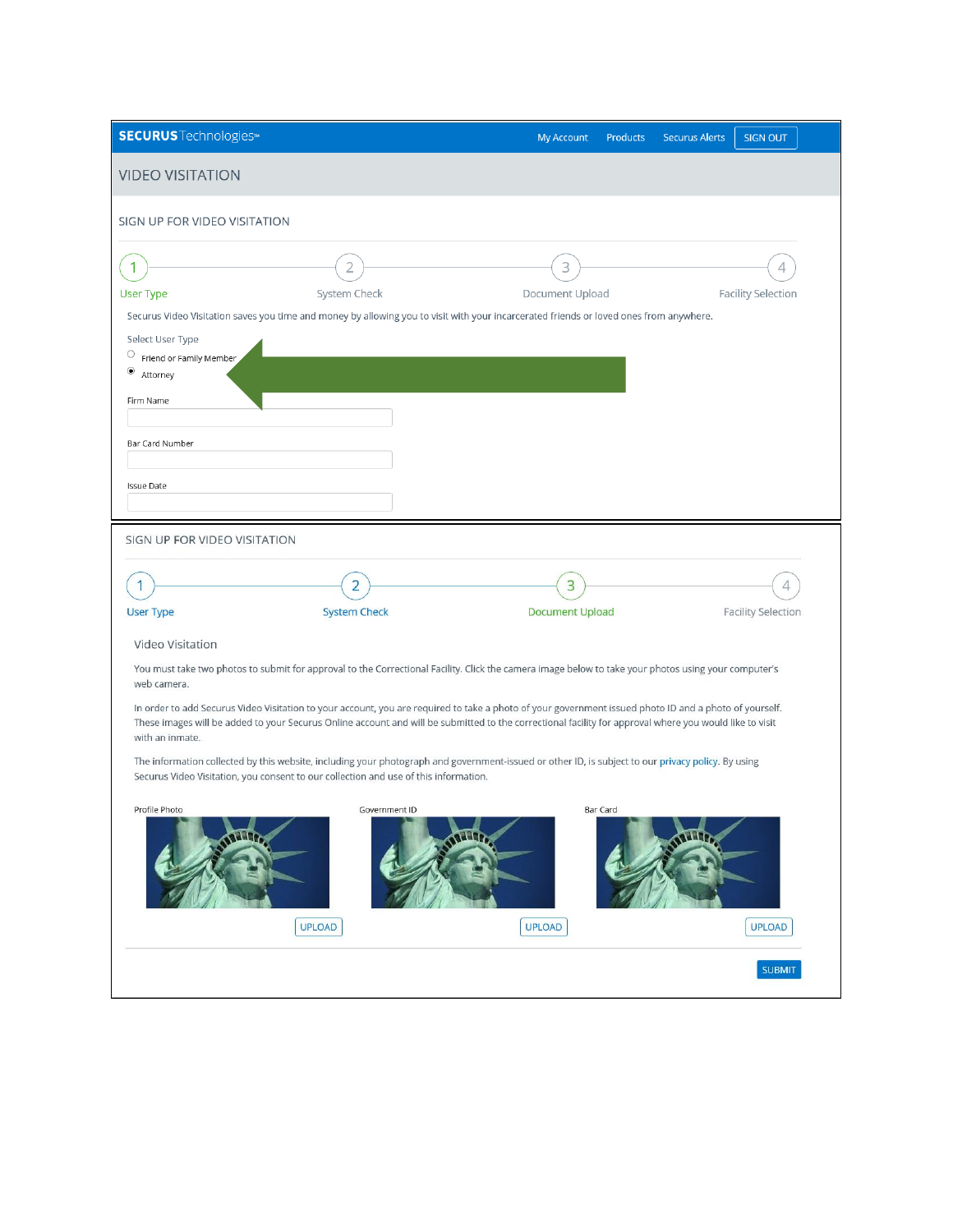## **CONSENT**

By selecting "I Agree," I certify that I am uploading a photograph of myself, my government-issued ID or Bar ID, and that I am providing my express consent to the retention and use of the information in connection with Securus Video Visitation.

 $\times$ 

| <b>SECURUS</b> Technologies <sup>®</sup>                                                                                                                                  |                          | <b>My Account</b>      | <b>Products</b> | <b>Securus Alerts</b> | <b>SIGN OUT</b>           |
|---------------------------------------------------------------------------------------------------------------------------------------------------------------------------|--------------------------|------------------------|-----------------|-----------------------|---------------------------|
| <b>VIDEO VISITATION</b>                                                                                                                                                   |                          |                        |                 |                       |                           |
| SIGN UP FOR VIDEO VISITATION                                                                                                                                              |                          |                        |                 |                       |                           |
|                                                                                                                                                                           | 2                        | 3                      |                 |                       | 4                         |
| <b>User Type</b>                                                                                                                                                          | <b>System Check</b>      | <b>Document Upload</b> |                 |                       | <b>Facility Selection</b> |
| Please select the state of the Correctional Facility where the Inmate is housed.<br>If you are unable to locate the facility, please review Facilities We Serve.<br>State |                          |                        |                 |                       |                           |
| Select                                                                                                                                                                    | $\overline{\phantom{a}}$ |                        |                 |                       |                           |
|                                                                                                                                                                           |                          |                        |                 |                       | <b>SUBMIT</b>             |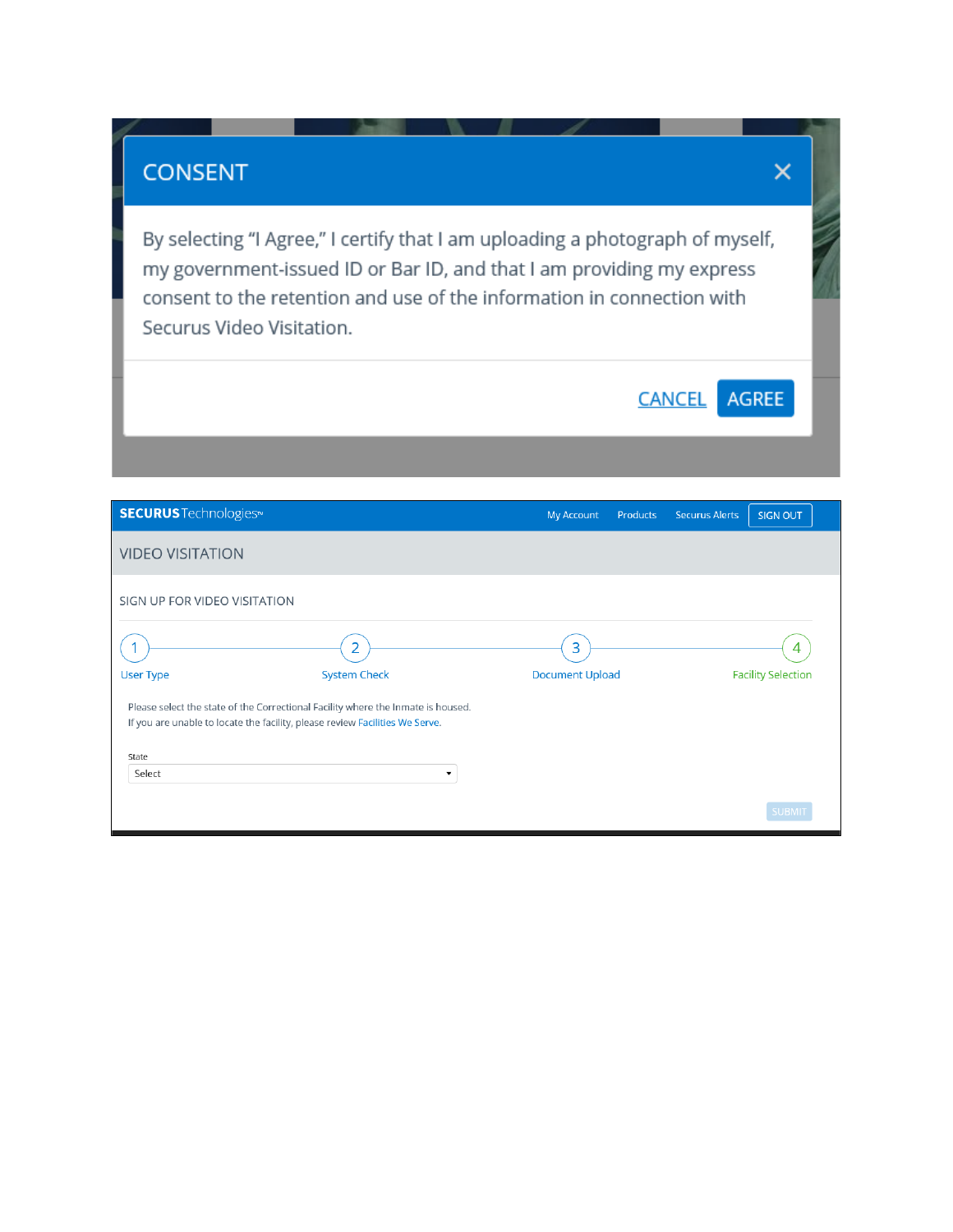|                         | SIGN UP FOR VIDEO VISITATION                                                                                                                                                                                                                                                                                                                                                                                                                                       |                          |                                      |                                          |
|-------------------------|--------------------------------------------------------------------------------------------------------------------------------------------------------------------------------------------------------------------------------------------------------------------------------------------------------------------------------------------------------------------------------------------------------------------------------------------------------------------|--------------------------|--------------------------------------|------------------------------------------|
|                         | $\overline{2}$                                                                                                                                                                                                                                                                                                                                                                                                                                                     | 3                        |                                      | 4                                        |
| <b>User Type</b>        | <b>System Check</b>                                                                                                                                                                                                                                                                                                                                                                                                                                                | <b>Document Upload</b>   |                                      | <b>Facility Selection</b>                |
|                         | Please select the state of the Correctional Facility where the Inmate is housed.<br>If you are unable to locate the facility, please review Facilities We Serve.                                                                                                                                                                                                                                                                                                   |                          |                                      |                                          |
| State                   |                                                                                                                                                                                                                                                                                                                                                                                                                                                                    |                          |                                      |                                          |
| Virginia                | $\blacktriangledown$                                                                                                                                                                                                                                                                                                                                                                                                                                               |                          |                                      |                                          |
| <b>FACILITY ID</b>      | <b>FACILITY NAME</b>                                                                                                                                                                                                                                                                                                                                                                                                                                               | <b>CITY</b>              | <b>ADDRESS</b>                       |                                          |
| 51052A<br>O             | Central Virginia Regional Jail Attorney, VA                                                                                                                                                                                                                                                                                                                                                                                                                        | ORANGE                   | 13021 JAMES MADISON HWY              |                                          |
| 51052<br>$\bigcirc$     | Central Virginia Regional, VA                                                                                                                                                                                                                                                                                                                                                                                                                                      | <b>ORANGE</b>            | 13021 JAMES MADISON HWY              |                                          |
| 51046<br>◉              | HAMPTON ROADS REGIONAL JAIL                                                                                                                                                                                                                                                                                                                                                                                                                                        | PORTSMOUTH               | 2690 ELMHURST LN                     |                                          |
| O<br>06559              | Newport News Annex, Va                                                                                                                                                                                                                                                                                                                                                                                                                                             | <b>NEWPORT NEWS</b>      | 228 25TH ST                          |                                          |
| 04702A                  | Newport News Attorney, VA                                                                                                                                                                                                                                                                                                                                                                                                                                          | <b>NEWPORT NEWS</b>      | 224 26TH ST                          |                                          |
| 51064A<br>O             | Northern Neck Regional Jail Attorney, VA                                                                                                                                                                                                                                                                                                                                                                                                                           | WARSAW                   | 3908 RICHMOND RD                     |                                          |
| O<br>51064              | Northern Neck Regional Jail, VA                                                                                                                                                                                                                                                                                                                                                                                                                                    | <b>WARSAW</b>            | 3908 RICHMOND RD                     |                                          |
| 51003<br>$\circ$        | Portsmouth City Jail, VA                                                                                                                                                                                                                                                                                                                                                                                                                                           | PORTSMOUTH               | 701 CRAWFORD ST                      |                                          |
| 51069                   | Portsmouth City Work Release Center, VA                                                                                                                                                                                                                                                                                                                                                                                                                            | PORTSMOUTH               | 2021 FREDERICK BLVD                  |                                          |
| 51029<br>O              | ROANOKE CITY JAIL                                                                                                                                                                                                                                                                                                                                                                                                                                                  | <b>ROANOKE</b>           | 324 CAMPBELL AVE                     |                                          |
|                         |                                                                                                                                                                                                                                                                                                                                                                                                                                                                    |                          |                                      | <b>SUBMIT</b>                            |
|                         | <b>SECURUS</b> Technologies <sup>™</sup>                                                                                                                                                                                                                                                                                                                                                                                                                           |                          | <b>My Account</b><br><b>Products</b> | <b>Securus Alerts</b><br><b>SIGN OUT</b> |
| <b>VIDEO VISITATION</b> |                                                                                                                                                                                                                                                                                                                                                                                                                                                                    |                          |                                      |                                          |
|                         |                                                                                                                                                                                                                                                                                                                                                                                                                                                                    | THANK YOU FOR ENROLLING! |                                      |                                          |
|                         | Thank you for adding SECURUS VIDEO VISITATION to your Securus Online Account. A confirmation email has been sent to the email address used during<br>enrollment. Click on the confirmation link in the email to verify your email address. Failure to verify your email address within 48 hours of enrolling will lock<br>your account. If you do not receive your confirmation email in 24 hours, please check your spam folder or contact Securus Customer Care. |                          |                                      |                                          |
|                         | If your incarcerated loved one is located at a facility with Securus Video Visitation you can visit from anywhere using a smartphone or tablet.                                                                                                                                                                                                                                                                                                                    | <b>FINISH</b>            |                                      |                                          |
|                         | Apple, the Apple logo, and iPhone are trademarks of Apple Inc., registered in the U.S. and other countries.<br>Android, Google Play and the Google Play logo are trademarks of Google Inc.                                                                                                                                                                                                                                                                         |                          |                                      |                                          |
|                         | Available on the<br><b>App Store</b>                                                                                                                                                                                                                                                                                                                                                                                                                               | Get it on<br>Google play |                                      |                                          |